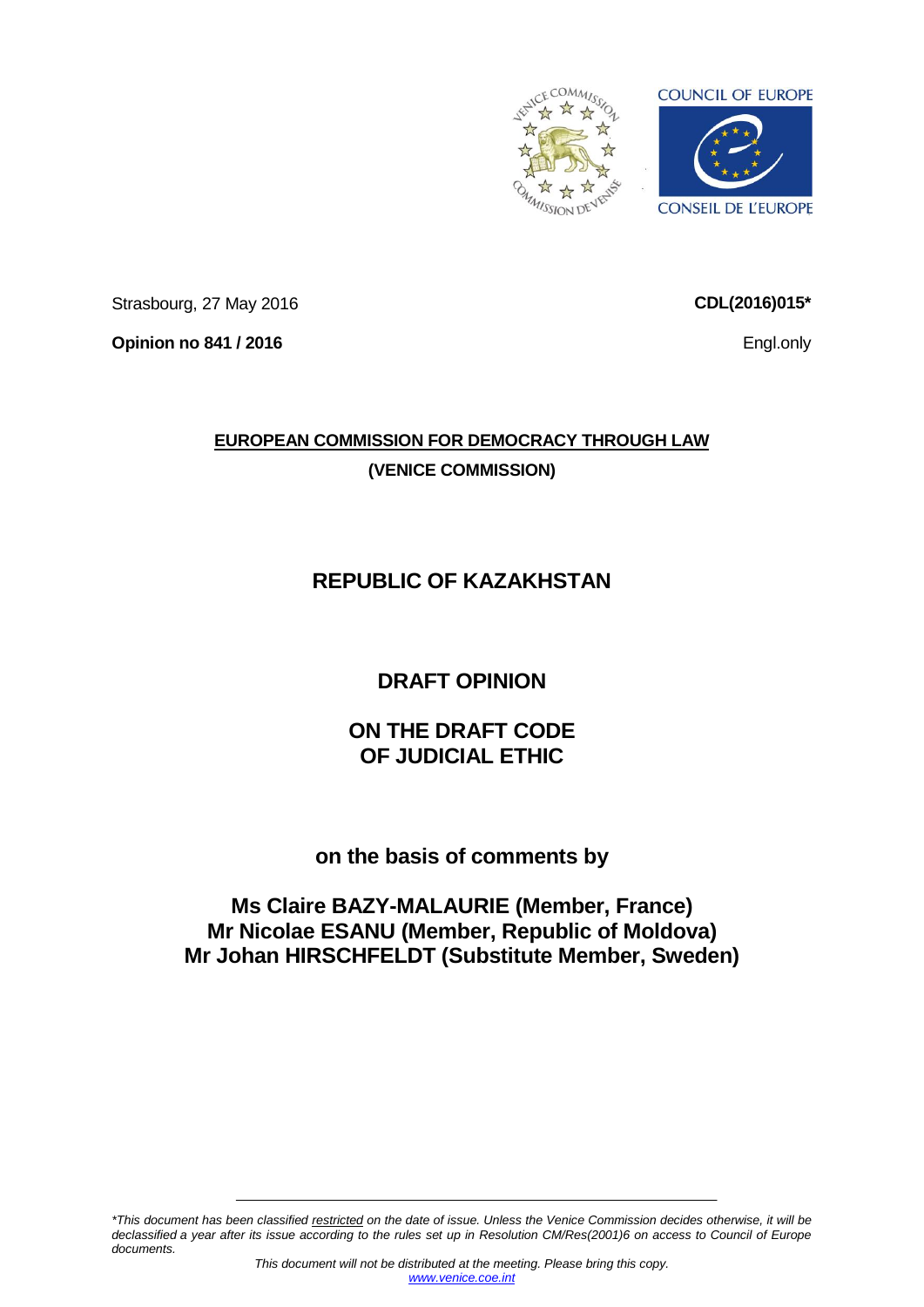#### **CONTENTS**

| I.                               |                                                                                                                                                                                                                                                                                                                                                                                                                                                        |  |
|----------------------------------|--------------------------------------------------------------------------------------------------------------------------------------------------------------------------------------------------------------------------------------------------------------------------------------------------------------------------------------------------------------------------------------------------------------------------------------------------------|--|
| Ш.                               |                                                                                                                                                                                                                                                                                                                                                                                                                                                        |  |
| А.<br>В.<br>C.                   | Judicial ethics and disciplinary liability of judges – approach of the Venice<br>To what extent a breach of the Code of Ethics may lead to a disciplinary liability of a<br>D.<br>Using the Draft Code in the proceedings before the Ethics Commission of the<br>1.<br>Using the Draft Code in the proceedings before the Disciplinary Commission 6<br>2.<br>Opinion of the Ethics Commissions as a pre-condition for disciplinary proceedings 8<br>E. |  |
| III.                             |                                                                                                                                                                                                                                                                                                                                                                                                                                                        |  |
| А.<br>В.<br>C.<br>D.<br>Е.<br>F. | Rules of professional behaviour contained in the Draft Code 11                                                                                                                                                                                                                                                                                                                                                                                         |  |
| IV.                              |                                                                                                                                                                                                                                                                                                                                                                                                                                                        |  |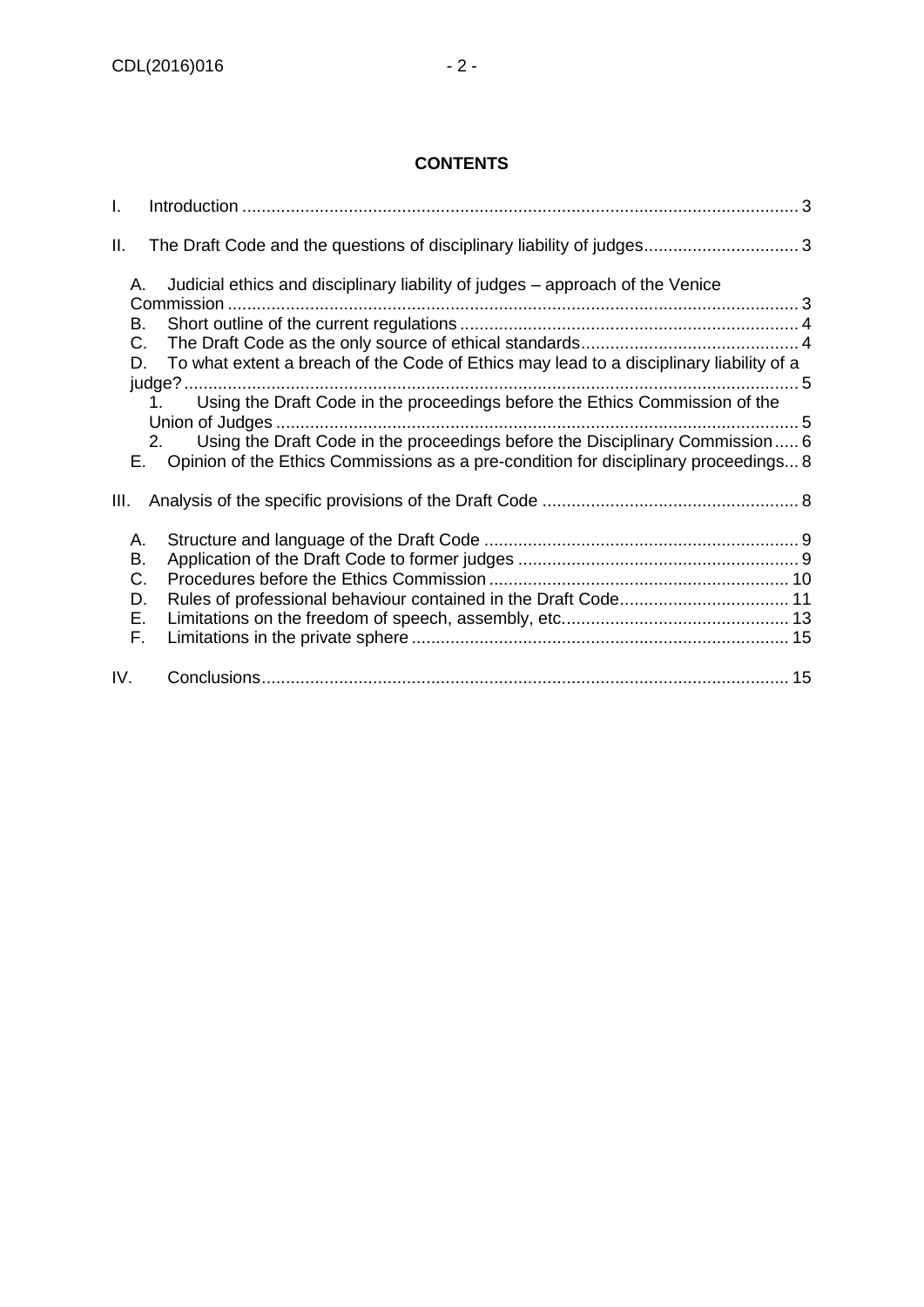#### <span id="page-2-0"></span>**I. Introduction**

1. On 20 January 2016 the President of the Supreme Court of the Republic of Kazakhstan, Mr K. Mami, requested an opinion of the Venice Commission on the Draft Code of Judicial Ethics of Kazakhstan (hereinafter – "the Draft Code"). The Venice Commission was informed that the Draft Code had been prepared by the Union of Judges of Kazakhstan with the view to its intended adoption at the Conference of Judges of Kazakhstan in October 2016. The new Draft Code is to replace the existing Code of Ethics, adopted by the Union of Judges in 2009.

2. A working group was set up, composed of Ms C. Bazy-Malaurie, Mr N. Esanu and Mr J. Hirschfeldt. On 4 and 5 April 2016 the rapporteurs visited Astana and met with the Union of Judges, relevant State institutions, and with representatives of the expert community. The delegation is grateful to the Supreme Court of Kazakhstan for the excellent organisation of the visit and very useful exchanges it had in Astana.

3. This Opinion is based on the English translation of the Draft Code provided by the Kazakh authorities. The translation may not always accurately reflect the original version on all points, therefore certain issues raised may be due to problems of translation.

4. *This opinion was adopted by the Venice Commission at its … Plenary Session (…).*

#### <span id="page-2-1"></span>**II. The Draft Code and the questions of disciplinary liability of judges**

5. The first question to be discussed is the relevance of the Draft Code for the disciplinary procedures and sanctions which may be applied to judges in Kazakhstan. The request by the Kazakh authorities concerned only the provisions of the Draft Code. However, as it will be shown below, those provisions cannot be examined separately from the provisions of the Constitutional Law on the system of courts and the status of judges of 2000 (hereinafter the "Constitutional Law"),<sup>1</sup> which *inter alia* regulates the disciplinary liability of the judges. Therefore, in commenting on the Draft Code the Venice Commission will inevitably touch upon relevant provisions of the Constitutional Law.

#### <span id="page-2-2"></span>**A. Judicial ethics and disciplinary liability of judges – approach of the Venice Commission**

6. In many European countries ethical codes are self-regulatory instruments generated by the judiciary itself and quite distinct from disciplinary rules (for example, in Italy, France, Estonia, Lithuania, Ukraine, Republic of Moldova, Slovenia, the Czech Republic and Slovakia).<sup>2</sup> In its two opinions on the codes of the judicial ethics of Tajikistan and Kyrgyzstan, the Venice Commission expressed preference for a code of ethics which has only the force of a recommendation, not a binding document applicable directly in the disciplinary proceedings. The Venice Commission stressed that *"[…] a code of ethics should not be directly applied as a ground for […] disciplinary sanctions.[…].The purpose of a code of ethics is entirely different from that achieved by a disciplinary procedure and using a code as a tool for disciplinary procedure has grave potential implications for judicial independence."*<sup>3</sup>

7. That being said, the Venice Commission is aware that the distinction between discipline and professional ethics is not watertight. The same type of behaviour, depending on its gravity and

 1 A "constitutional law" in the legal tradition of Kazakhstan refers to a piece of legislation which does not amend the Constitution but develops some of its provisions. Such "constitutional laws" are adopted under a special procedure and have higher legal force than ordinary laws.<br><sup>2</sup> See Orinian no. 2 of the Consultative Council of Europe

See Opinion no. 3 of the Consultative Council of European Judges (CCJE) to the attention of the Committee of Ministers of the Council of Europe on the principles and rules governing judges' professional conduct, in particular ethics, incompatible behaviour and impartiality, pp. 41 et seq.; ethics, incompatible behaviour and impartiality, pp. 41 et seq.; <https://wcd.coe.int/ViewDoc.jsp?p=&id=1046405&Site=COE&direct=true>

 $3$  CDL-AD(2013)035, Opinion on the draft Code on Judicial Ethics of the Republic of Tajikistan, §§15 and 16; see also CDL-AD(2014)018, Joint opinion of the Venice Commission and OSCE/ODIHR on the draft amendments to the legal framework on the disciplinary responsibility of judges in the Kyrgyz Republic, §§25-27.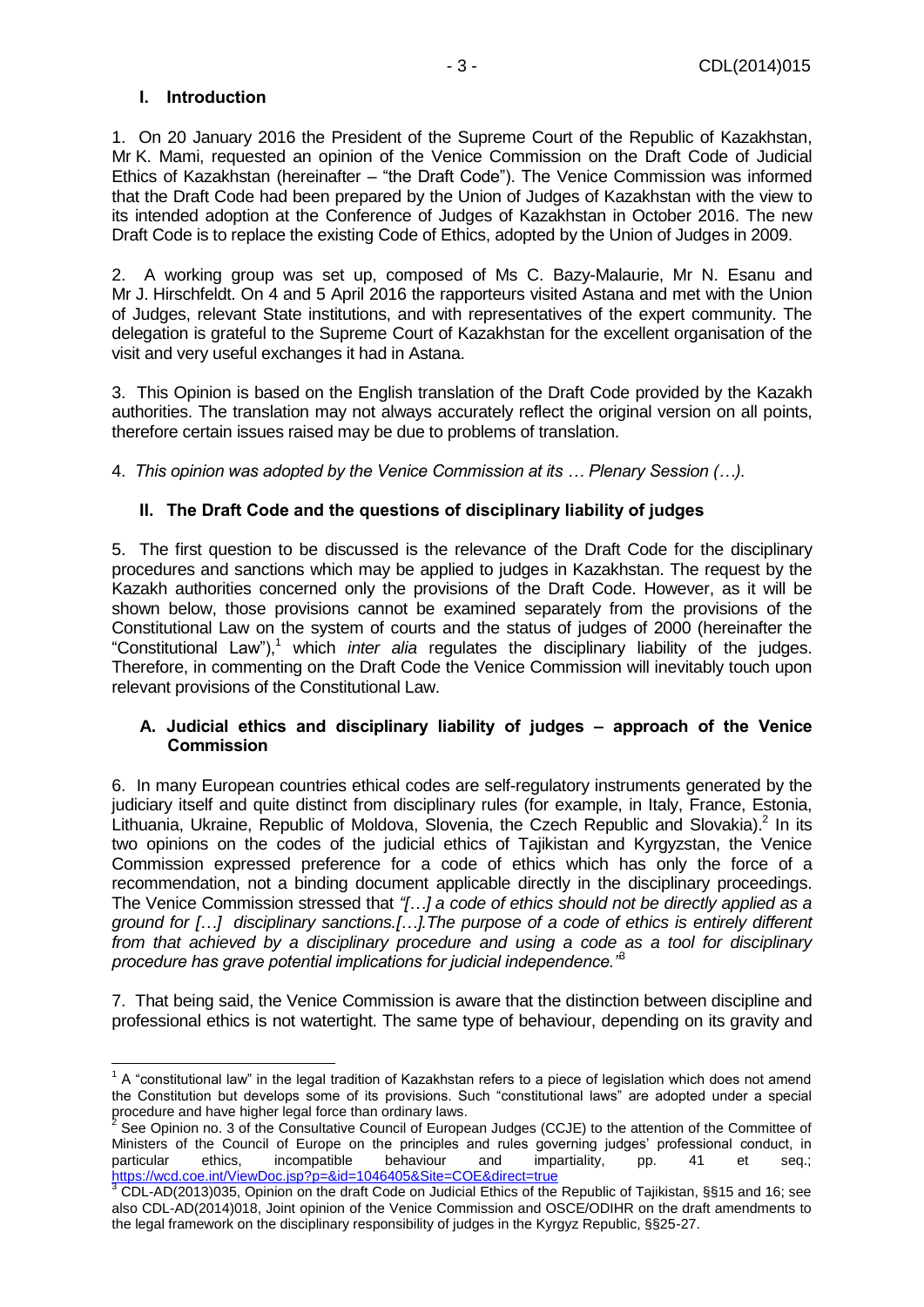effects, may result in a simple reprimand by a body on the matters of ethics representing the judicial community, or in a more serious sanction imposed by a competent disciplinary body.

8. The Venice Commission thus acknowledged that codes of conduct for judges adopted by the professional associations of judges "may give guidance to disciplinary authorities for their decisions in disciplinary matters".<sup>4</sup> It observed that "there will always be a certain interplay between the principles of ethical conduct and those of disciplinary regulations. In order to avoid the suppression of the independence of a particular judge on the basis of general and sometimes vague provisions of a code of ethics, sanctions have to rely on explicit provisions in the law and should be proportionate to and be applied as a last resort in response to recurring, unethical judicial practice." <sup>5</sup> Thus, the Venice Commission is in favour of enumerating *in the law* an exhaustive list of specific disciplinary offences, rather than giving a general definition which may prove too vague.

#### <span id="page-3-0"></span>**B. Short outline of the current regulations**

9. Disciplinary proceedings against judges in Kazakhstan are conducted by a body created by virtue of Article 38-1 of the Constitutional Law: the Disciplinary Commission (hereinafter – the "Disciplinary Commission").

10. Under Article 39 p. 1 § 2 of the Constitutional Law, a judge may be brought to disciplinary liability by the Disciplinary Commission if s/he acted in breach of the Constitutional Law or contrary to the code of judicial ethics, which resulted in damaging the authority of the judiciary and the reputation of the (a) judge. Article 39 p. 1 § 3 (2) further provides that a judge may be brought to the disciplinary liability for having committed a "disreputable offence contrary to the judicial ethics".

11. However, the Constitutional Law does not develop the notion of "disreputable offence". What may be considered "disreputable" for a judge is, in practice, specified by the Code of Ethics, adopted by the Union of Judges. The Union is not a State authority but a private-law entity: according to its Statute, the Union is defined as a non-commercial public association (p.1.1 of the Statute), which is registered as a legal entity by the Ministry of Justice (p. 1.4 of the Statute). Each regional branch of the Union creates an Ethics Commission which examines complaints about the judges' behaviour. The first question to be addressed in the present opinion is what force the Code of Ethics has in the proceedings before the Disciplinary Commission, and what is the relationship between the Ethics Commission (a body of the Union of Judges) and the Disciplinary Commission (a disciplinary body established by the Constitutional Law).

#### <span id="page-3-1"></span>**C. The Draft Code as the only source of ethical standards**

12. The Code of Ethics is repeatedly mentioned both in the Constitutional Law and in the Statute of the Union of Judges of Kazakhstan.<sup>6</sup> The Statute refers to the Code of Ethics several times, without, however, explaining who adopts the Code. Similarly, the Constitutional Law refers to the Code in Article 30 § 1 and Article 39 § 1, but, again, there is no indication as to which body adopts it. In addition, the Constitutional Law occasionally refers to "ethical norms" the judges must follow, $7$  but does not explain whether those "norms" are fixed exclusively by the Code of Ethics or there may be other sources containing ethical standards. The question is whether the ethical standards for judges may be set not only in the Code of Ethics but elsewhere.

 $\overline{a}$  $4$  CDL-AD(2015)018, Report on the Freedom of expression of Judges, §23

<sup>5</sup> CDL-AD(2013)035, Opinion on the draft Code on Judicial Ethics of the Republic of Tajikistan, §31; see also CDL-AD(2014)006, Joint Opinion of the Venice Commission, the OSCE/ODIHR, and of the Directorate of Human Rights of the Council of Europe on the draft Law on disciplinary liability of Judges of the Republic of Moldova, §15<br><sup>6</sup> A sepulation Statute in Bussian has been provided by the Kazakh sutherities A copy of the Statute in Russian has been provided by the Kazakh authorities

<sup>&</sup>lt;sup>7</sup> See Article 9 p. 1 (5), Article 14 p. 1 (4), Article 20 p. 1 (6-1), Article 28 p. 1 (2), Article 31 p. 2 (2), Article 39 p. 1 (2), and Article 55-1 of the Constitutional Law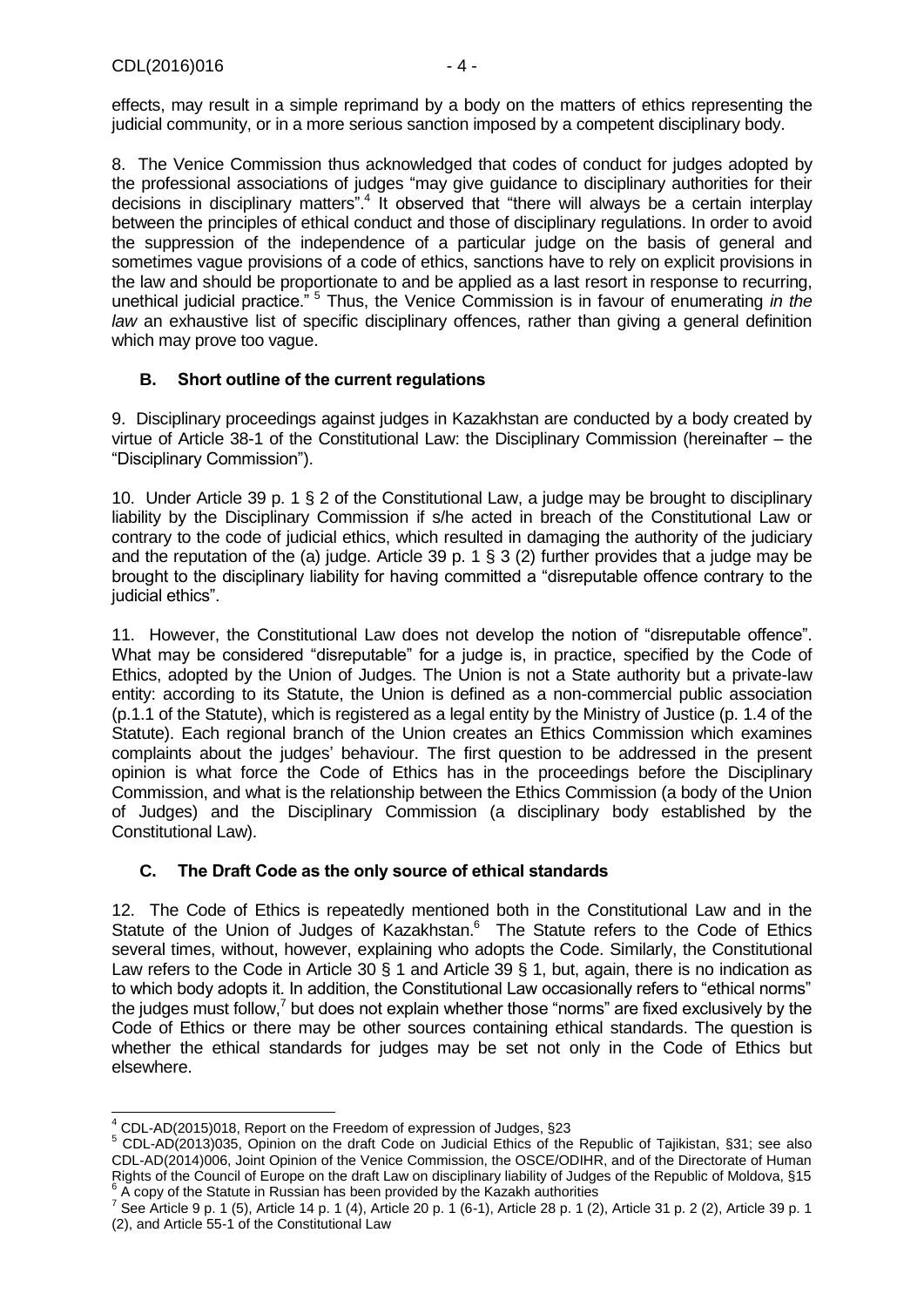13. Although the Union of Judges is not a State institution *stricto sensu*, it is not similar to other professional associations in that it is specifically mentioned in the Constitutional Law. Thus, Article 37 of the Constitutional Law speaks of the "bodies of judicial community". This provision does not refer directly to the Union of Judges as the *only* association competent to represent the interests of judges; neither does the law describe the composition and functions of such bodies. The membership in the Union is voluntary (p. 3.2 of the Statute). Therefore, in theory nothing prevents the judges from forming other associations to defend their interests and develop ethical standards.

14. However, in practice, since its creation in the early 1990s, the Union has been the *only* public association representing the interests of the judicial community as a whole. $8$  One may therefore assume that, as a matter of legal tradition, the Union of Judges is the "body of the judicial community" to which Article 37 of the Constitutional Law refers. It also appears that the Code of Ethics remains the *only* collection of ethical norms governing the behaviour of judges in Kazakhstan, and that, according to the prevailing interpretation of the Constitutional Law by the legal professionals in the country, the provisions of the Code should be followed not only by the members of the Union, but by other judges as well. In such conditions practical application of Article 39 p. 1 §3 (2) should not raise any difficulty.

15. That being said, the Constitutional Law does not explicitly exclude the existence of other organisations representing judges, which might develop their own standards of ethical behaviour. The Venice Commission recalls that a draft to Article 39 of the Constitutional Law has already been commented by the Venice Commission in an earlier opinion on Kazakhstan.<sup>9</sup> In that opinion the Venice Commission recommended as follows:

*"Article 39 par 2 stipulates the second ground for disciplinary misconduct, namely misdemeanours contradicting "judicial ethics". The provision does not refer to any particular standards of judicial ethics. In order to prevent abusive application of this provision, it is recommended that the Constitutional law is amended in order to link the concept of judicial ethics to a specific code of ethics, which can be laid out in a sub-legal norm."*

16. This recommendation is still valid now. In order to avoid any conflicting interpretations of Article 39 p. 1 § 3 (2) in future, it is advisable to align the Constitutional Law with the *de facto* situation and specify that ethical standards are set solely by the Code of Ethics which is adopted by the Union of Judges and which is applicable to all judges.<sup>10</sup>

#### <span id="page-4-0"></span>**D. To what extent a breach of the Code of Ethics may lead to a disciplinary liability of a judge?**

#### <span id="page-4-1"></span>**1. Using the Draft Code in the proceedings before the Ethics Commission of the Union of Judges**

17. Under Article 6 of the Draft Code, a "violation of ethical principles and rules of conduct" may be "established only by a decision of the authorized body of the judiciary". As it has been explained to the rapporteurs, the "authorised body" is one of the regional Ethics Commissions. According to the Statute on the Ethics Commissions of 5 February 2010, $11$  an Ethics Commission may either limit itself to simply discussing the judge's behaviour, or issue a "public reprimand".

 8 According to the information received by the delegates of the Venice Commission during the visit, over 95% of all sitting and retired judges are members of the Union. Furthermore, at least once the Constitutional Law mentions Union explicitly (see Article 16-1).

<sup>9</sup> CDL-AD(2011)012, Joint Opinion on the constitutional law on the judicial system and status of judges of Kazakhstan, §§60 – 67

This is not the only possible way of setting ethical standards for the judiciary. The currently existing mechanism is an acceptable solution; however, it must be more clearly described in the Constitutional Law.

<sup>&</sup>lt;sup>11</sup> Provided by the Kazakh authorities in Russian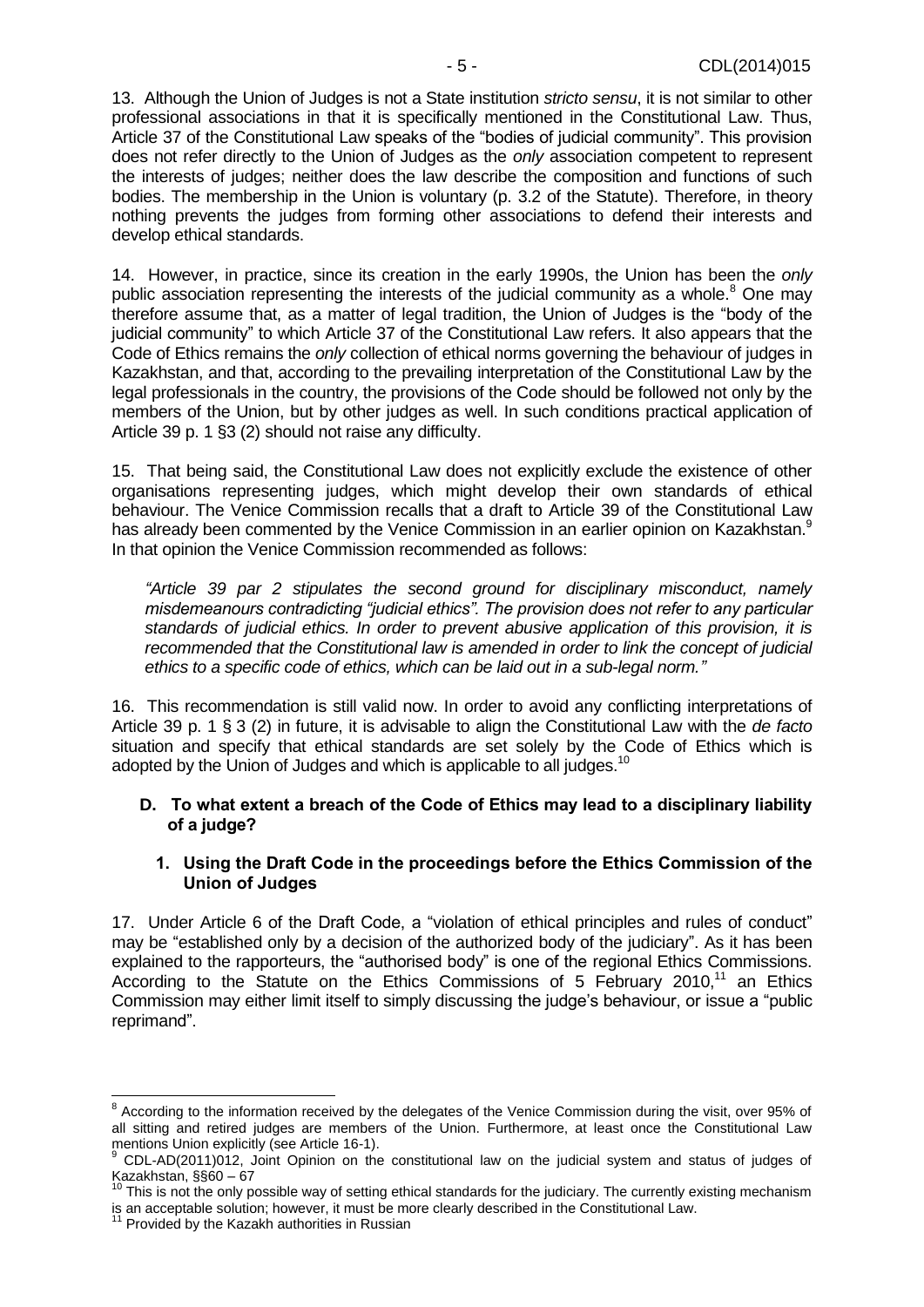-

18. In the opinion of the Venice Commission, in cases of *less serious* breaches of judicial ethics, it is legitimate for the Ethics Commissions to rely on the standards developed by the Union in the Code, provided that conclusions of the Ethics Commission do not go beyond a reprimand or other similar "soft" sanctions imposed as a result of the "peer review" of the actions of the judge concerned.

19. However, it appears that the applicability of the Code does not stop there. During the visit to Astana the rapporteurs of the Venice Commission understood that the provisions of the Code may also be relied upon in the disciplinary proceedings. This dimension of the Code deserves particular attention.

#### **2. Using the Draft Code in the proceedings before the Disciplinary Commission**

<span id="page-5-0"></span>20. Article 7 of the Draft Code stipulates that the Ethics Commission may "raise an issue of bringing the judges to disciplinary liability" for "gross violation" of ethical standards. Apparently, "raising an issue" means transferring the case from the Ethics Commission to the Disciplinary Commission.

21. The Draft Code itself defines the rules set by it as "mandatory" (see Article 3). It thus appears that the Draft Code will have relevance in the disciplinary proceedings against judges, and a breach of every provision of the Code might lead to a real disciplinary sanction.<sup>12</sup>

22. In its opinion on the Law on the Judiciary and the Status of Judges and amendments to the Law on the High Council of Justice of Ukraine the Venice Commission observed as follows:<sup>13</sup>

*"According to Article 92(1)3 the disciplinary liability may also arise in case of 'systemic or gross violation of judicial ethics rules that determine the authority of justice'. […] [I]n this clause it is unclear whether reference is made to an existing Code of Ethics or to general, unwritten rules. In a number of opinions, the Venice Commission has criticised the general penalisation of breaches of codes of ethics as too general and vague and insisted that much more precise provisions are needed where disciplinary liability is to be imposed."*

23. This analysis is well-beseeming *in casu*. Article 39 p. 1 § 3 (2) of the Constitutional Law allows punishing a judge for unethical behavior, but it does not develop the concept of judicial ethics in more detail. Instead the Constitutional Law relegates the detailed description of the ethical standards to the Code (see the analysis above). The Venice Commission considers that such method of regulating disciplinary liability is, in the circumstances, inappropriate.

24. The Venice Commission recalls that the rules on disciplinary liability have direct effect on the independence of the judges. Vague provisions (such as the "breach of oath" or "unethical behavior") increase the risk of their overbroad interpretation and abuse, which may be dangerous for the independence of the judges. This is why the Venice Commission has always been in favor of a more specific definition of disciplinary offences in the legislation itself.<sup>14</sup> "The

 $12$  This reading of the Constitutional Law and the Draft Code is confirmed by a program document proposed by President Nazarbayev, entitled "The Nation Plan of 100 Steps'". As it has been explained to the rapporteurs in Astana, the adoption of the Nation Plan triggered the development of the new Code of Ethics. Indeed, p. 19 of the Plan provides that the new Code of Ethics will be used in the proceedings before the Judicial Jury.

<sup>&</sup>lt;sup>13</sup> CDL-AD(2015)007, Join opinion by the Venice Commission and the Directorate of Human Rights of the Directorate General of Human Rights and the Rule of Law, §50

<sup>14</sup> "[…] In general, enumerating an exhaustive list of specific disciplinary offences, rather than giving a general definition which may prove too vague, is a good practice/approach in conformity with international standards" (CDL-AD(2014)006, Joint opinion of the Venice Commission and the Directorate of Human Rights (DHR) of the Directorate General of Human Rights and Rule of Law of the Council of Europe, and of the OSCE Office for Democratic Institutions and Human Rights (OSCE/ODIHR) on the draft law on disciplinary liability of judges of the Republic of Moldova, §15). See also CDL-AD(2014)018, cited above, § 24, and CDL-AD(2014)008, Opinion on the draft Law on the High Judicial and Prosecutorial Council of Bosnia and Herzegovina, §90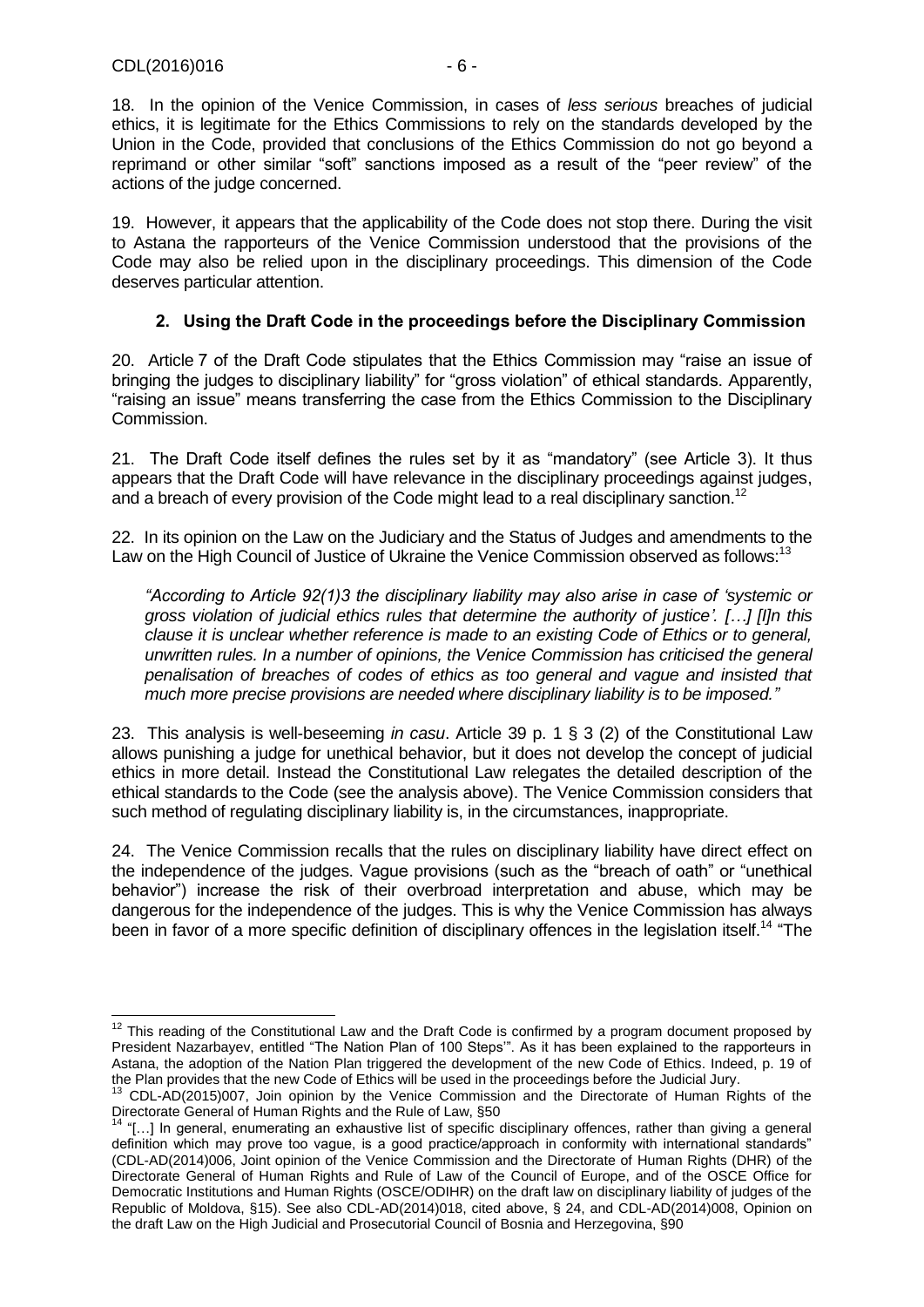obligation to typify disciplinary offences on the level of the law [emphasis added] also stems from the judgment *Oleksandr Volkov v. Ukraine* of the European Court of Human Rights".<sup>15</sup>

25. At the same time, it is not realistic to expect that the legislation would be capable of giving a very precise and exhaustive definition of unethical behavior. The Venice Commission agrees with the CCJE which noted, with reference to the situation in the European countries, that all national regulations ultimately have to "resort to general 'catch-all' formulations which raise questions of judgment and degree. […] [It is not] necessary […] or even possible to seek to specify in precise or detailed terms at a European level the nature of all misconduct that could lead to disciplinary proceedings and sanctions."<sup>16</sup> That being said, in the case at hand it is evident that, taken alone, Article 39 p. 1 § 3 (2) is too vague to serve as a legal basis for bringing the judges to disciplinary liability.

26. The Venice Commission believes that it is inappropriate to allow the Union of Judges – an association which has limited democratic legitimacy, no accountability before the general public, and which is likely to pursue essentially the interests of the judicial profession – to regulate nearly all aspects of the judge's behavior at work and in private life, given that this instrument may eventually be applied in disciplinary proceedings as a binding set of norms. The Constitutional Law sets virtually no limits for the Code: as it will be shown below, it does not prevent the Code from regulating private life of judges, their professional performance and their civil rights. It is not clear to what extent the provisions of the Code are susceptible to a judicial review and whether the judges may contest those provisions.

27. In sum, the Venice Commission believes that the types of unethical behavior which may lead to a disciplinary liability should be described in sufficient detail *in the Constitutional Law itself*. Naturally, it belongs to the Kazakh authorities to decide how precise the definition of unethical behavior in the law should be. There are multiple techniques which may help specifying the inevitable "catch-all" formulations of the law in the subordinate legislation or in the case-law of the disciplinary bodies. Thus, a more general statement may be illustrated with certain specific examples of the most common examples of unethical behavior. Furthermore, regular publication of the decisions of the Disciplinary Commission may help understanding the legislative provisions. Finally, the Code of Ethics may serve as a *supplementary tool* of interpretation of the law. However, the Code should not be used as the *one and only* instrument regulating the disciplinary liability of the judges – it should be, at the best, a subsidiary mean of interpretation of the legislative provisions.

28. Finally, the Constitutional Law should reflect the principle of proportionality. Most importantly, the law should make it clear that a judge may be brought to disciplinary liability only for "gross violations" of ethical standards. While Article 7 of the Draft Code stipulates that disciplinary proceedings may only be triggered in the cases of "gross violations", Article 39 of the Constitutional Law does not make this distinction. This creates an impression that *any* violation of ethical standards may lead to a disciplinary liability of a judge under the law. This is wrong: discipline takes the floor only when ethical recommendations have been *repeatedly* or *seriously* infringed, and the fault of the judge must be *gross and inexcusable* (done or omitted intentionally or with gross negligence) to entail serious disciplinary sanctions, such as the removal from office.<sup>17</sup> The text of the Constitutional Law should be coordinated with the correct

-

<sup>&</sup>lt;sup>15</sup> CDL-AD(2013)034, Opinion on proposals amending the draft law on the amendments to the constitution to strengthen the independence of judges of Ukraine, §55

 $6$  Consultative Council of European Judges (CCJE), Opinion no. 3 on the principles and rules governing judges' professional conduct, in particular ethics, incompatible behaviour and impartiality, p. 63

<sup>17</sup> See p. 25 in the OSCE Kyiv Recommendations on Judicial Independence in Eastern Europe, South Caucasus and Central Asia: "Disciplinary proceedings against a judge shall deal with alleged instances of professional misconduct that are gross and inexcusable and that bring the judiciary into disrepute." See also CDL-AD(2014)006, Joint opinion of the Venice Commission and the Directorate of Human Rights (DHR) of the Directorate General of Human Rights and Rule of Law of the Council of Europe, and of the OSCE Office for Democratic Institutions and Human Rights (OSCE/ODIHR) on the draft law on disciplinary liability of judges of the Republic of Moldova, §§42: "As concerns 'removal from office' [it] should be reserved to most serious cases or cases of repetition. It could also be applied in cases of incapacity or behaviour that renders judges unfit to discharge their duties."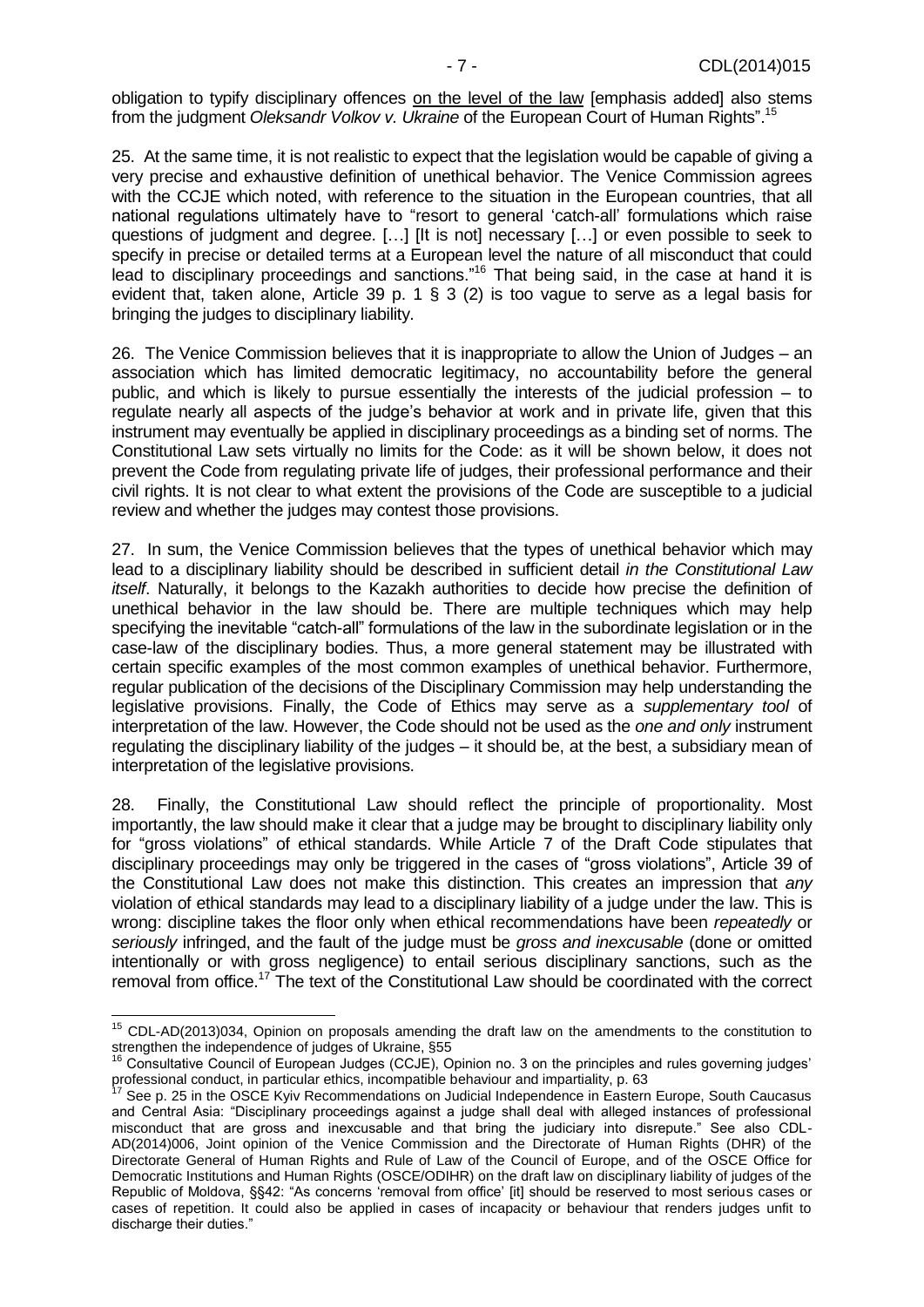provision of the Draft Code: a disciplinary liability should only be applied by the Disciplinary Commissions only in cases of *serious* and *flagrant* misbehaviour by the judge, and the gravity of the disciplinary sanction should be proportionate to the seriousness of the misbehaviour.

#### <span id="page-7-0"></span>**E. Opinion of the Ethics Commissions as a pre-condition for disciplinary proceedings**

29. During the visit to Astana the rapporteurs have learnt that, as a matter of practice, the Disciplinary Commission never decides on bringing judges to disciplinary liability for unethical behavior without first obtaining an opinion of the competent Ethics Commission.

30. This *modus operandi* does not clearly follow from the law. The Venice Commission is not aware of any legal provision which would prevent the Disciplinary Commission from proceeding with the case without obtaining an opinion of the Ethics Commission. This should be made clearer: the Constitutional Law must specify to what extent the examination of the case by the Ethics Commission is a pre-condition for any disciplinary proceedings under Article 39 of the Constitutional Law.

31. Furthermore, the Constitutional Law should specify whether the opinions of the Ethics Commissions are binding on the Disciplinary Commission. In other words, is it possible to bring the judge to disciplinary liability if the Ethics Commission did not establish any serious breach of ethical rules by that judge and refused to bring the case to the attention of the Disciplinary Commission? The Venice Commission recommends solving this matter in the Constitutional Law.

32. As a general remark, the Venice Commission notes that both the Ethics Commissions and the Disciplinary Commission seem to be composed solely of judges. This may give an impression that the question of disciplinary liability is decided within the judicial corporation by bodies which have no external elements and no links to the democratically elected bodies or the broader legal community. The Venice Commission often warned against the risks of corporatism;<sup>18</sup> however, it is not its task to assess the composition of the Disciplinary Commission, so, for the purposes of the present opinion, this issue may be left open.

#### <span id="page-7-1"></span>**III. Analysis of the specific provisions of the Draft Code**

33. On the whole, the Draft Code is well conceived and internally coherent. The very idea of codification of ethical rules is praiseworthy. As mentioned before, the development of the new Code is apparently inspired by a large-scale institutional reform (called "The Nation Plan of 100 steps'"), proposed by President Nazarbayev.

34. As the rapporteurs learnt in Astana, the Draft Code had been prepared on the basis of various international instruments which set ethical standards for judges in their professional and private life. Furthermore, such international instruments, as follows from Article 4 of the Draft Code, may be directly applicable in cases where an issue is not regulated by the Draft Code. This is commendable. It reflects the intention of the authors of the Draft Code to ensure that the judiciary in Kazakhstan is in line with the highest international standards. In the opinion of the Venice Commission, relevant international standards should be applicable not only to fill in *lacuna* in the domestic regulations, but also as an additional authority applicable together with the Constitutional Law and the Code.

<sup>-</sup><sup>18</sup>See, for example, CDL-INF(1998)009, Opinion on recent amendments to the law on major constitutional provisions of the Republic of Albania, §9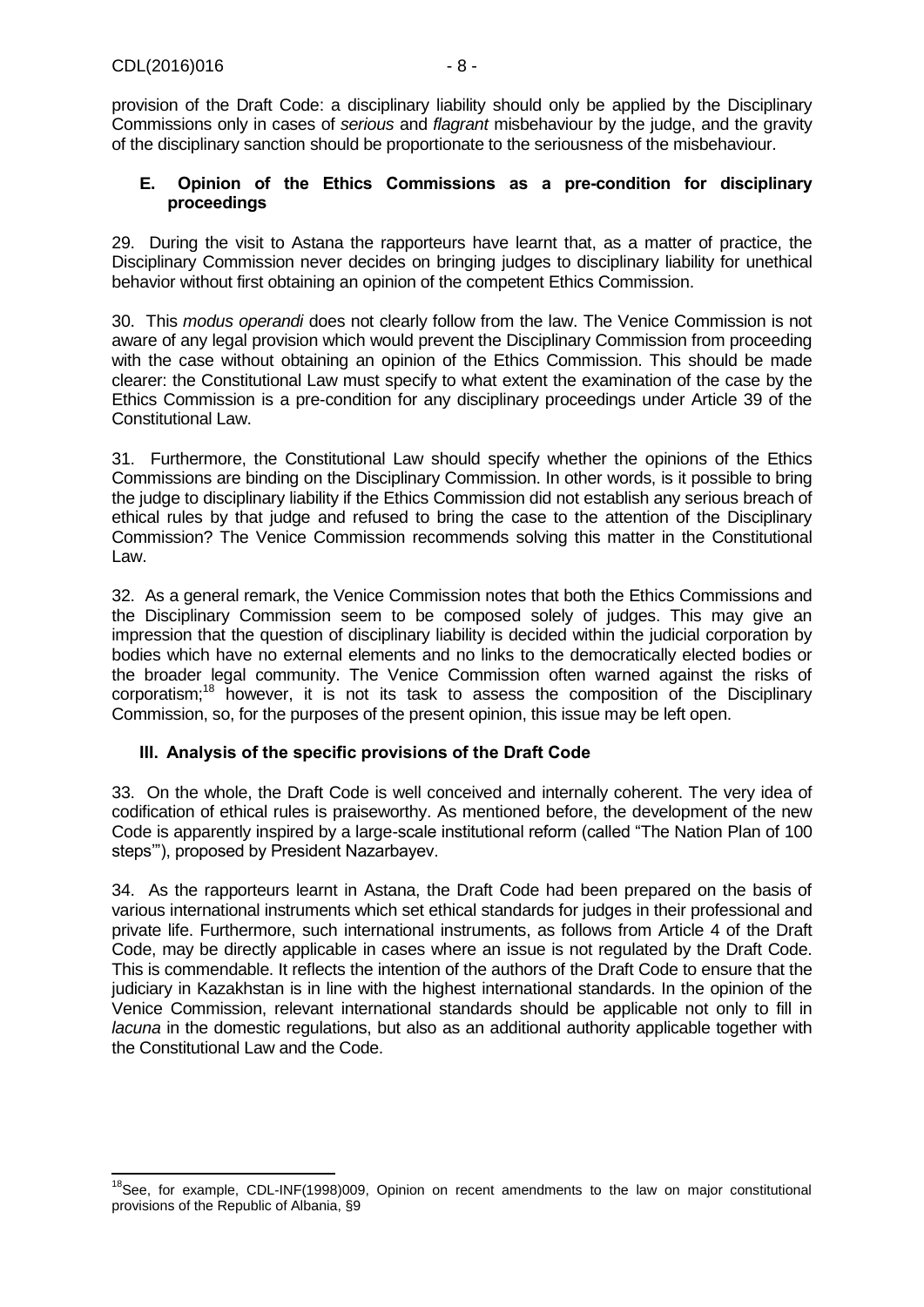35. That being said, although the idea of codification is commendable, some of the provisions of the Draft Code seem to go too far in regulating the judges' professional conduct, their behaviour in public and in private. This presents a certain risk for the judicial independence and even for the judges' rights and freedoms – especially given that the breach of those provisions may serve as a ground for disciplinary liability. The following analysis, while not being comprehensive, will highlight the most problematic provisions of the Code.

#### <span id="page-8-0"></span>**A. Structure and language of the Draft Code**

36. The Draft Code contains a preamble and five chapters. There are no explanatory notes. There is always a need to find good balance between clarity of written ethical rules and the space for certain discretion in the assessment of individual cases. The technic of explanatory notes or commentaries could here be a useful tool giving specific examples to flesh out more general rules and principles.

37. The Draft Code often uses quasi-synonymic expressions in the same phrase: "morality" and "ethics" in Article 4, "behaviour" and "action" in Article 5. It appears that this is done for stylistic purposes only. If these terms are semantically identical, it would be better to choose one term and use it consistently throughout the text.

38. Two terms used by the Draft Code are particularly unclear: thus, Articles 6 and 7 speak of "ethical principles" and "rules of conduct", as if they were two different classes of norms. In the Draft Code "principles" and "rules of conduct" are put in different chapters – thus, Chapter II is entitled "Ethical principles of Judicial Conduct", the title of Chapter III is "Ethical rules of conduct for judges in the performance of professional duties" and the Chapter IV has the title "Ethical rules for judges' behaviour in their family and in everyday life".<sup>19</sup> However, it is difficult to see any difference between the norms formulated in Chapters II and III, for example – their language and their level of precision are very similar. Is there any hierarchy between "principles" and "rules of conduct"? Are "principles" more important for the disciplinary liability than "rules of conduct"? All of the "principles" formulated in Chapter I relate to the professional duties of the judge; does it mean that there are no principles applicable to conduct of the judge in the private sphere (to which Chapter IV is dedicated)? It is particularly important to know the answers to these questions, since Article 39 of the Constitutional Law does not make any distinction between different types of ethical norms. Probably, there is no real need to distinguish between "principles" and "rules of conduct", and the chapters may simply follow the logic of the text (rules of professional behaviour, limitations on civil and political rights, behaviour in private context, etc.).

39. Finally, for some reason, the terms used in the Code are explained in Article 8. It would be more logical to place these explanations in the beginning. It is also necessary to analyse if all the terms deserve to be defined in the Draft Code. Are the terms "judge" and "wife (husband)", for example, used in the Draft Code, have a meaning different from the other normative texts?

#### <span id="page-8-1"></span>**B. Application of the Draft Code to former judges**

-

40. Article 3 of the Draft Code provides that "principles and rules established by the Code are mandatory for all judges […], as well as for the judges who are in retirement".

41. First, when it is the Union of Judges and not the legislator that decides on ethical standards, it seems preferable to use a wording that would reflect that those standards are recommendations rather than "mandatory" legal rules (cf. paragraph 21 above).

<sup>&</sup>lt;sup>19</sup> Another question is the difference between "conduct" and "behaviour"; in the subsequent analysis we would presume that these words are used essentially as synonyms, since in the Russian text both titles use the same term (*правила поведения*).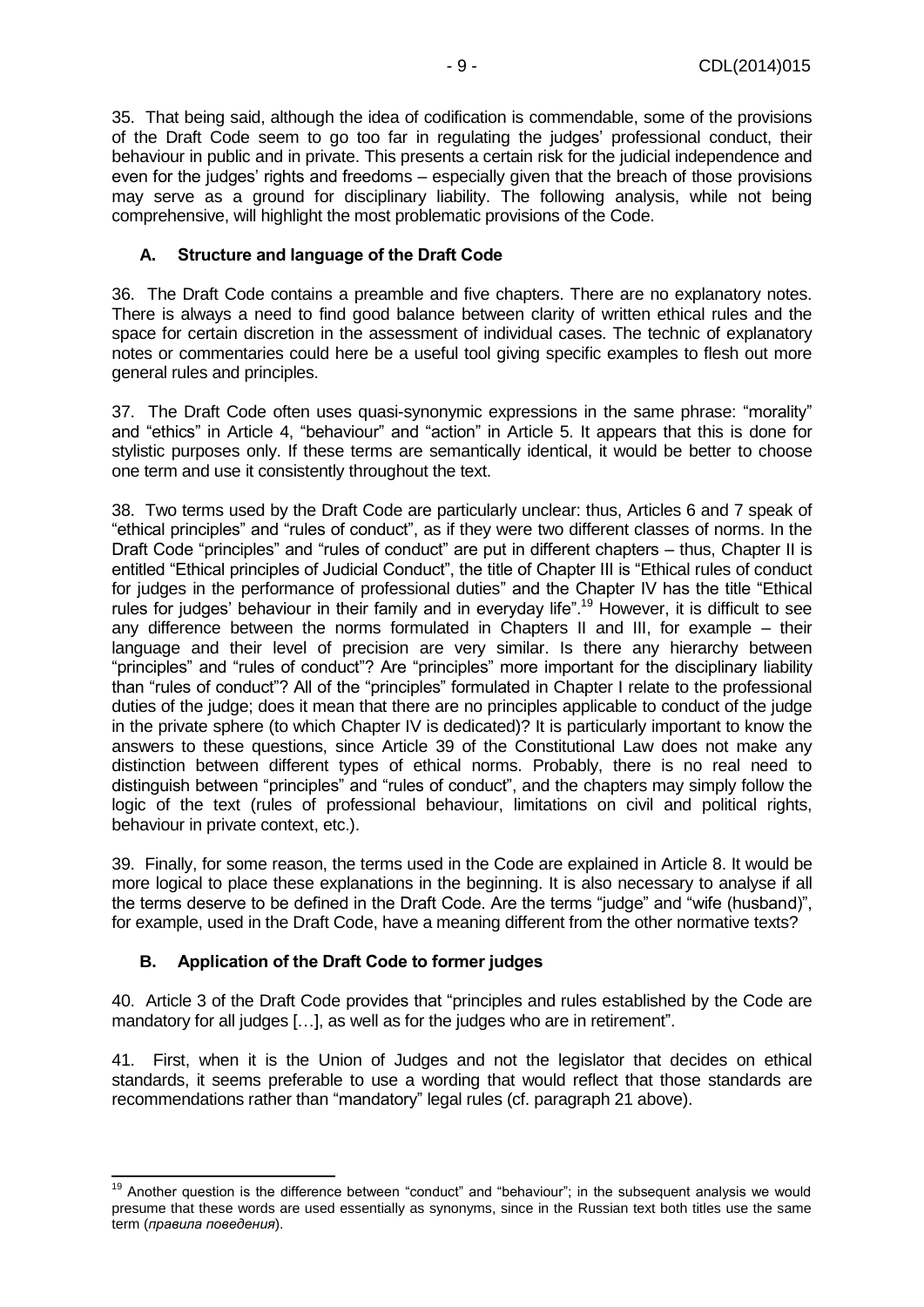42. Second, as to the retired judges, their behaviour may affect the image of the judiciary and may, at least to some extent, be regulated by the Code. However, the requirements for a retired judge cannot be the same as for an active judge, and this should be properly reflected in the Draft Code. For example, the involvement in the public life is probably one of the areas where drastic limitations which may be justified for the serving judges are not necessary in respect of former judges. The Venice Commission reiterates its position expressed in the opinion of the code of judicial ethics of Tajikistan, cited above (§41):

*"There are a number of restrictions imposed by this draft Code (including relations with the media, political activities, legal practice, limits related to acceptable remuneration, etc.), which should logically not be applicable to individuals after they retire from judgeship."*

#### <span id="page-9-0"></span>**C. Procedures before the Ethics Commission**

43. There are two types of procedures provided for by the Draft Code. Within the first type a judge him/herself turns to the Ethics Commission for an advice about how to behave in future (Article 5). Another procedure is where the Ethics Commission, at the request of a third party, conducts an *ex post facto* examination of the behaviour of a judge in a specific situation (Article 6).

44. The very idea that a judge may turn to the Ethics Commission for a preliminary advice is praiseworthy. For example, certain State institutions in France appoint nowadays a "déontologue" - a person who may give advice about how to behave in certain situations. But such officer (or a collective body) should be completely separate from a disciplinary body, which is not the case under the Draft Code.<sup>20</sup>

45. Even more so, advices given under Article 5 of the Draft Code are "mandatory for execution", and this is very problematic. It is very difficult to assess ethical appropriateness of somebody's behaviour *in abstracto*, without taking in consideration particular circumstances of a given case. Therefore, advices given to the judge under Article 5 should have only the force of guidelines, recommendations, etc.

46. As regards the *ex post facto* examination of complaints about the judge's behaviour (Article 6), it seems that such procedure may be triggered by any citizen or organization and by any government agency, even by those which are not affected in any way by the judge's behaviour. If this is a correct understanding, it may open the door to an excessive number of procedures, which may have a chilling effect on the judges and may overburden the Ethics Commissions. It is thus recommended to provide that only persons who have an interest in the case may introduce such a complaint.

47. The Venice Commission expresses its concern with the power of the presidents of the courts to introduce such requests before the Ethics Commission. $21$  In many post-soviet countries the presidents of the courts retain excessively strong influence on the carrier of judges, which is detrimental to the internal judicial independence. The Venice Commission thus recommends removing from the Draft Code the power of the presidents to trigger proceedings before the Ethics Commission. Equally, the Venice Commission has previously warned against provisions giving the Minister of Justice the right to initiate disciplinary proceedings against  $i$ udges. $^{22}$ 

<sup>-</sup> $^{20}$  See the above-cited opinion on Tajikistan, CDL-AD(2013)035, §46.

<sup>21</sup> See CDL-AD(2008)041, Opinion on the Draft Amendments to the Constitutional Law on the Supreme Court and Local Courts of Kyrgyzstan, §17.

See CDL-AD(2014)038, Opinion on the draft laws on courts and on rights and duties of judges and on the Judicial Council of Montenegro, §68).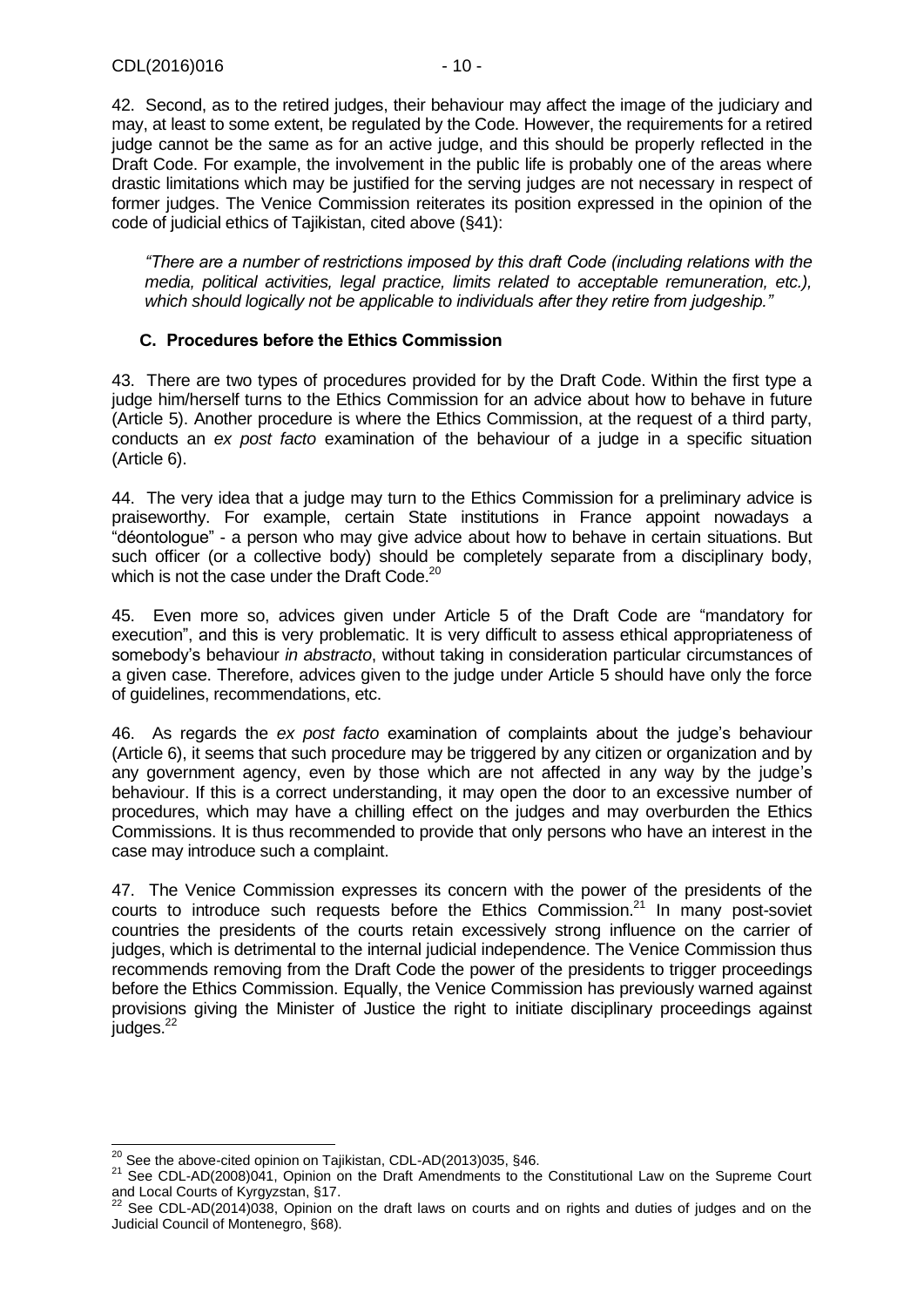48. The Venice Commission also recommends excluding the possibility for the Ethics Commission to start the examination of the case on its own initiative, since it may raise serious doubts as to its impartiality during the ensuing consideration of it. A possible solution would be to give the right to bring proceedings to interested persons and to any member of the Ethics Commission, who in this case should not sit on a panel deciding on the issue.

49. The provision of the Draft Code in Article 7 that the issue of disciplinary responsibility of judges for violation of ethical standards may be raised only "in cases provided by law" and only for "gross violations" of ethical standards, must be welcomed. However, the uncertainty remains as to whether a decision of the Ethics Commission is mandatory in those cases where the disciplinary case is also initiated on "ethical grounds". Is it possible for an aggrieved person to go to the Disciplinary Commission directly, without first obtaining an opinion of the Ethics Commission? The Constitutional Law is silent on this point. The Venice Commission thus reiterates its recommendation to explain *in the law* the role which the proceedings under the Code play within the disciplinary proceedings before the Disciplinary Commission under Article 39 p. 1 § 3 (2) of the Constitutional Law.

#### <span id="page-10-0"></span>**D. Rules of professional behaviour contained in the Draft Code**

50. Articles  $9 - 21$  regulate the behaviour of judges in the professional context.<sup>23</sup> The Venice Commission observes that in this part the Draft Code reproduces certain basic principles of fair trial. Thus, Article 9 proclaims that the judge should base his/her conclusions solely "on the evidence and data verified at the court hearing",<sup>24</sup> while Article 10 requires the judge to "ensure" the principle of equality before the courts and the law".

51. In principle, such rules are more suitable for a procedural code than a code of ethics: a *serious* breach of the principle of equality of arms should normally lead to the quashing of a judgement on appeal. On the other hand, similar approach (reaffirming certain basic principles of fair trial in a code of ethics) may be found in some other countries.<sup>25</sup> Probably, it is a question of degree and nature of the breach: the Draft Code is intended to regulate only such inequality in treatment of the parties which, albeit regrettable, does not affect the validity of the judgment.

52. The Venice Commission recalls in this respect that in its opinion on the code of judicial ethics of Tajikistan, cited above, it often referred to the "appearances" (see §§6, 48, 53, 54, 55, and 68). Probably, the focus of any ethical code should be not so much on the actual breaches of procedural rules, but on the "appearances", on the image which a judge may leave on the parties and on the general public.

53. The Venice Commission admits that *manifest, gross and deliberate* disregard of procedural rights of one of the parties which resulted in a denial of justice may exceptionally lead to a disciplinary liability. That being said, the Venice Commission always warned the States from disciplining judges for errors of law or of fact - see the previous opinion on Kazakhstan.<sup>26</sup> If these provisions are to remain in the Code as "ethical obligations", and if they may ultimately lead to the disciplinary liability, the Code should make it clear that procedural errors are to be corrected primarily through the system of appeals, and not through disciplinary liability. It is only when a judge has roughly and systematically infringed his/her own competence – in such a way that his/her decision cannot be considered as a judicial act – that such procedural errors can be considered as a ground for a disciplinary sanction.<sup>27</sup>

 $\overline{a}$ 

 $^{23}$  These Articles are contained in two Chapters – one is entitled "Principles" and another is "Ethical rules of judges' behaviour …"

By itself this requirement is not entirely exact: a judge may also rely on the facts established in other court proceeding, or on the commonly known facts which do not need to be formally verified in the hearing.

<sup>25</sup> See, for example, the Ethical principles for Norwegian judges, adopted in 2010, [http://www.coe.int/t/dghl/cooperation/CCJE/cooperation/Ethical%20\\_principles\\_Norwegian\\_judges.pdf](http://www.coe.int/t/dghl/cooperation/CCJE/cooperation/Ethical%20_principles_Norwegian_judges.pdf) Joint Opinion by the Venice Commission and OSCE/ODIHR, CDL-AD(2011)012, §60.

<sup>27</sup> See also the OSCE Kyiv Recommendations on judicial independence in Eastern Europe, South Caucasus and Central Asia, p. 25;<http://www.osce.org/odihr/KyivRec?download=true>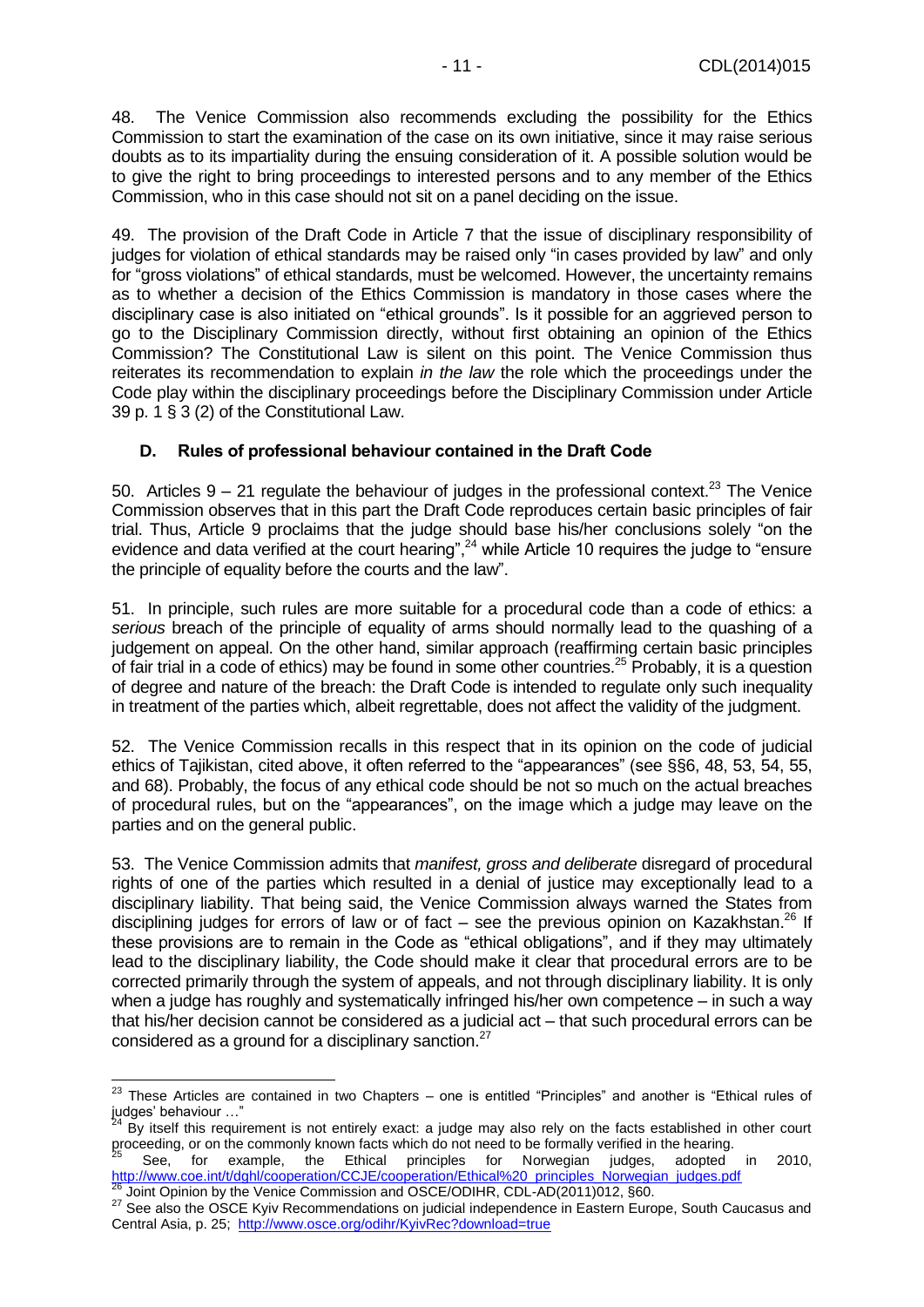54. The provision in Article 9 p. 3 reads as follows: "public discussion of the activities of judges, criticisms against him/her, no matter where they come from, shall not affect the [lawfulness and substantive reasonableness] of the court decision on the case [under consideration]". Indeed, the judge should be able to withstand pressure by the public opinion or the media. However, this norm should not be interpreted as regulating behaviour of the public or the media – the Code may only regulate the behaviour of the judges themselves. And, *a fortiori*, this norm should not be seen as limiting the public discussion about the pending cases. The Venice Commission recommends reformulating this provision in order to make it clear.

55. The obligation to report on the facts of illegal interference in judicial activity (Article 9 p. 4) is not only an ethical norm but should be regarded as a legal obligation. The "illegal interference" and "direct or indirect pressure" on a judge is a *crime* and must be reported to the prosecuting authorities in all cases. Moreover, the judge should report to the competent authorities even in cases where there is only an *appearance* of "interference" or "pressure" and let them decide whether there is a case to answer.

56. As regards Article 9 p. 5, it was explained to the rapporteurs that this provision speaks of internal meetings within a court, usually called at the initiative of the president, $28$  where particular decisions of a specific judge may be discussed. Indeed, fellow-judges should only criticise decisions of their colleagues with caution, in order to maintain constructive and friendly working atmosphere.<sup>29</sup> It would be wrong to ban such discussions completely; however, even where a particular judicial decision has been quashed by a higher court, it should not be the reason to call a meeting in order to chastise the judge concerned before his/her colleagues.

57. As regards Article 10, the Venice Commission repeats that the choice to state the principle of equality and non-discrimination as an ethical principle is questionable (even if it can be found in the Bangalore principles and some other ethical codes). To treat the parties without discrimination is, first of all, a legal obligation of the judge. Furthermore, it is unclear why, when speaking of discrimination, the authors of the Draft Code preferred a closed list of the grounds for distinction which are considered as discriminatory. This provision should be redrafted in order to provide expressly that discrimination is not accepted on any ground.

58. Article 11 establishes the duty of a judge to inform competent authorities about attempts to bribe him/her. Again, this should be a *legal obligation*, not only a moral duty. Failure to report about such "offers" should entail legal liability (disciplinary and even criminal), even if the judge has ultimately refused the offer. As to the gifts "in connection with his/her professional activities, not related to the administration of justice", it is not clear what it means. Indeed, there should be a limit to the maximum amount of gifts a judge may receive, for example, from his colleagues, from the academic institutions, etc. (i.e. arguably the gifts "in relation to professional activities"). Gifts which are "related to the administration of justice" are, in essence, bribes, and should be prohibited outright. But even private gifts (i.e. not related to the administration of justice) may be regulated by the ethical rules - especially when they do not come from very close relatives or friends. Even when a person making an expensive gift has no intention to corrupt the judge, such gifts may create an *appearance* of corruption, which makes it perfectly legitimate to regulate such gifts, at least at the level of ethical rules.

59. Article 11 p. 2 prohibits disclosing private information which the judge may learn through working on a case. However, such disclosure may take procedural forms – for example, private information may become known from the testimony of a witness, or from the court judgement itself. When disclosure serves a specific procedural purpose (for example, to establish the facts of the case), and is in the interests of justice, it should be allowed (with some exceptions which may be justified by the interests of minors, protection of witnesses etc.). The Code may only

 $\overline{a}$  $^{28}$  Referred to in the text as the "official of judicial system endowed with institutional powers".

<sup>&</sup>lt;sup>29</sup> See the Venice Commission Opinion on Tajikistan, cited above (CDL-AD(2013)035), where the Venice Commission held that "the judges should indeed exercise caution while discussing or criticizing the work of their colleagues" (§65).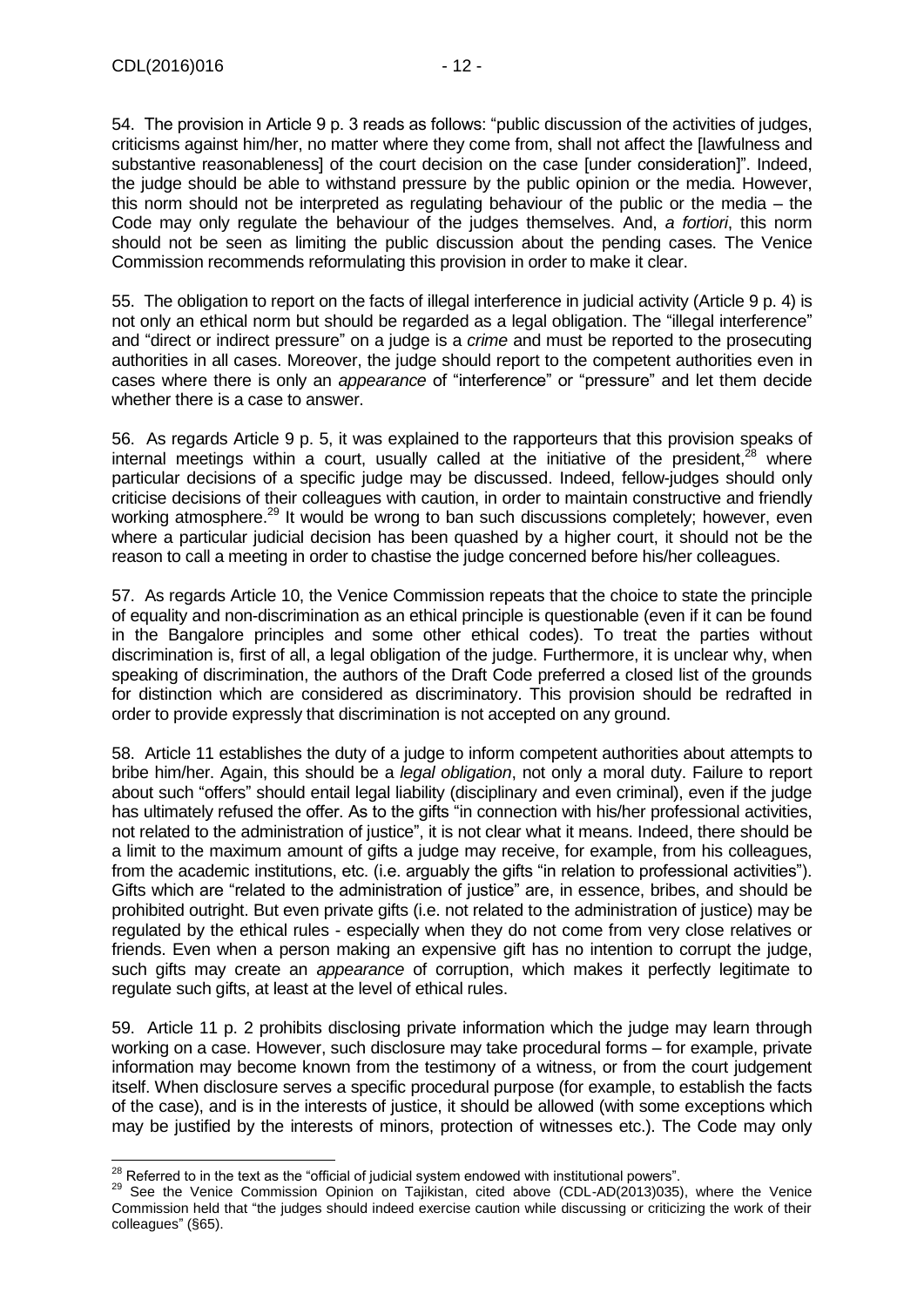regulate "non-procedural" disclosures (such as relating "spicy details" of a criminal case to the press, where there is no procedural need for doing it).

60. Articles 14 – 16 contain provisions which relate partly to labour discipline and managerial duties of the judge (the duty to start the hearings on time, the duty to oversee the work of the employees of the court, etc.) and partly to the quality of the judicial decision-making and procedural propriety (draft clear and well-reasoned texts, do not adjourn hearings because of poor knowledge of the case materials, etc.). However, these rules should be applied with caution: the judge should enjoy wide discretion in conducting the proceedings, and there is no single standard of "convincing, logical and well-reasoned" decisions. And, again, the judge should not be disciplined and even reprimanded for the sole reason that the higher instance disagreed with his or her position in a given case.<sup>30</sup>

#### <span id="page-12-0"></span>**E. Limitations on the freedom of speech, assembly, etc.**

61. The regulations related to the judges' involvement in "politics" (Article 17) is another example of a rule which is rather a legal obligation than an ethical standard. Certain duties of the judges – for example, to cease membership in political parties or in their organs upon appointment to a judicial position – should be directly mentioned in the law.<sup>31</sup> As to the Draft Code, it is necessary to ensure that it does not regulate the rights and obligations of the judges but rather provides them with specific guidelines which will allow them to know which conduct to adopt where there is no clear legal rule, but where the judge should be recommended to show *self-restraint and moderation*.

62. The question of the judges' involvement in politics and in the civic life is a difficult one; the extent of those limitations varies from country to country.<sup>32</sup> It belongs to the Kazakh legislator to define the extent to which political involvement of judges must be restricted. However, the law should nevertheless be precise. The Venice Commission considers that it is rather difficult to make the difference between what is and what is not "politics". It is easy to accept that a judge should not be a member of a political party or speak publicly at political meetings (i.e. those which are organised by the political parties or their leaders or closely associated with them). It is reasonable to expect that a judge would avoid from publishing an article in support of a particular candidate at the elections. $33$  But what if a judge participates in an academic discussion regarding a reform of a particular State institution – does it amount to the involvement in "politics" or not? Even defending constitutional values in a public statement may arguably be regarded as a political (yet loyal) statement. In any event, the total prohibition for a judge to express publicly his/her political views and beliefs must be reconsidered as it limits excessively the freedom of expression of judges.<sup>34</sup>

 $\overline{a}$ 

 $30$  See the Kyiv Recommendations, cited above, p. 25 and, in particular, p. 28: "How a judge decides a case must never serve as the basis for a sanction."

 $31$  In some jurisdictions simple membership of the judges in political parties is allowed. It belongs to the Kazakh legislator to define the extent to which political involvement of judges may be allowed.

See CDL-AD(2015)018, Report on the Freedom of expression of Judges, §82: "In comparative law, the level of restriction of the exercise of the above freedoms for judges differs from country to country according to their respective legal cultures. Although judges can be member of a political party in Germany and Austria, this is prohibited in Turkey, Croatia or in Romania. Whereas in Lithuania, judges should avoid publicly declaring their political views and in Ukraine, they should not participate in any political activity, there are much less restrictions on political speeches by judges in Sweden also as a consequence of the principle of "reprisal ban". In Germany, although political statements by judges are not ruled out, they are expected not to enforce those statements by emphasising their official position."

 $33$  CDL-AD(2010)004, Report on the Independence of the Judicial System Part I: The Independence of Judges,  $\frac{\$62}{34}$ 

The Venice Commission reiterates what it has said in the opinion on Kyrgyzstan, sited above (CDL-AD(2014)018), §34: "[…] [I]t is unclear whether the prohibition of 'speaking in support or against any political party' should be understood as a complete ban on expressing views on any political matter, including the functioning of the justice system. The ECtHR pointed out the 'chilling effect' that the fear of sanctions such as dismissal has on the exercise of freedom of expression, for instance for judges wishing to participate in the public debate on the effectiveness of the judicial institutions. Consequently, should the expression 'speaking in support or against any political party' be interpreted as including speech on the functioning of the judicial system, the fact that this may lead to dismissal would constitute a disproportionate interference."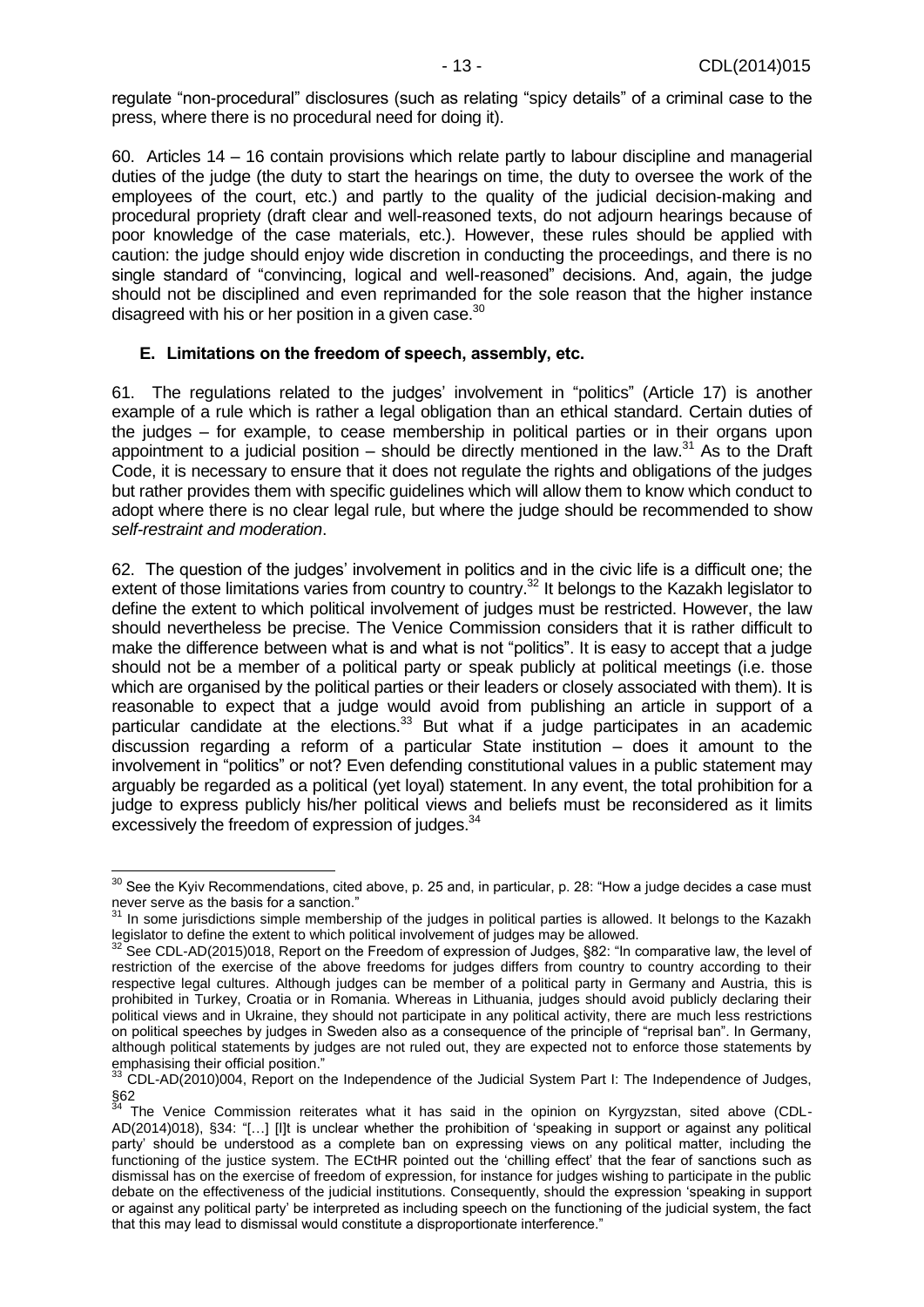-

63. Probably, the Draft Code should use another technique and rather give several examples of the most typical cases of "political involvement" which a judge should avoid,<sup>35</sup> while leaving a space for the participation of judges in academic and similar discussions. Such model is used by Article 21 in respect of statements which "criticise the laws and legal policy of the State" but which, are, apparently, allowed as not being "political". A provision might also be made allowing the judge's participation in the work of non-political associations (such as, for example, a wildlife protection foundation or an archaeology club).<sup>36</sup>

64. Article 18 prevents the judge from publicly demonstrating his/her religious affiliation. In principle, this is a sound rule. In an opinion on Bosnia and Herzegovina the Venice Commission held as follows  $(\S 35)^{37}$ 

*"This Article is intended to prevent the judge from showing any signs of religious, political, ethnic or other affiliation and is to be welcomed. The references to 'signs' and to 'such insignia' suggest that it is only physical emblems which are covered. The prohibition should also extend to conduct such as praying or religious gestures or utterances."*<sup>38</sup>

65. Articles 18 and 19 prevent the judges from giving legal advice to political parties and members of religious associations. Probably, the judge should refrain from acting as a legal advisor in all situations, and not only on political and religious matters (a possible exception may cover informal legal advice given to the members of the judge's family in purely private matters).

66. Article 20 of the Draft Code provides that a judge is not entitled to comment on court decisions not entered into legal force. This rule is sound, but it should not be interpreted as giving the judge an absolute freedom to attack publicly court decisions which did enter into legal force. While a judge may participate in academic discussions about the case-law, s/he should be very careful when criticising *specific decisions* on public *fora*, since virulent criticism may undermine the credibility of the judiciary and do more harm than good. This provision should not, however, prevent the judges from engaging in the legal analysis of conflicting judicial decisions for the purposes of adjudicating a case.

67. Article 21 prevents judges from criticizing publicly the laws and legal policies of the State. First of all, every judge will inevitably have to interpret legal norms which are not clear or which contradict other norms. "Critical assessment" of such norms which is a necessary part of the process of adjudication is perfectly admissible, and the Draft Code should expressly allow it (even when it is expressed in open procedural documents). As regards more abstract criticism, not connected to the adjudication of a specific case, indeed, the judge should speak with caution, especially when expressing him/or herself on a *fora* accessible to the general public (as opposed to more closed discussions amongst the professionals of the law; thus, the exception covering "the scientific and practical conferences, round tables, seminars and other events of educational character", where it is possible for the judge to express critical views, is reasonable). However, judges should not be excluded from sharing experiences and giving voice to opinions on legislative matters. It may be particularly useful for the Government, within or before a legislative process, to invite judges to take part in a general discussion on legal matters at a conference or through submitted opinions (not just from courts as such or from courts presidents but also from individual judges).

 $35$  The formula describing the participation of a judge in the events of religious organisation may be used as an example.

See, for example, CDL-AD(2015)045, Interim Opinion on the Draft Constitutional Amendments on the Judiciary of Albania, §53

<sup>37</sup> CDL-AD(2013)015, Opinion on the Draft Law on the Courts of Bosnia and Herzegovina.

<sup>38</sup> Indeed, this prohibition should not be seen as preventing the judge from attending a mosque or a church, or, for example, wearing a cross or another insignia in a manner not visible to others. Indeed, any limitation should be proportionate and should primarily concern expression of religious beliefs in the professional setting; however, the ECtHR seems to accept more serious limitations in respect of judges – see *Kalaç v. Turkey*, judgment of 1 July 1997, Reports of Judgments and Decisions 1997-IV.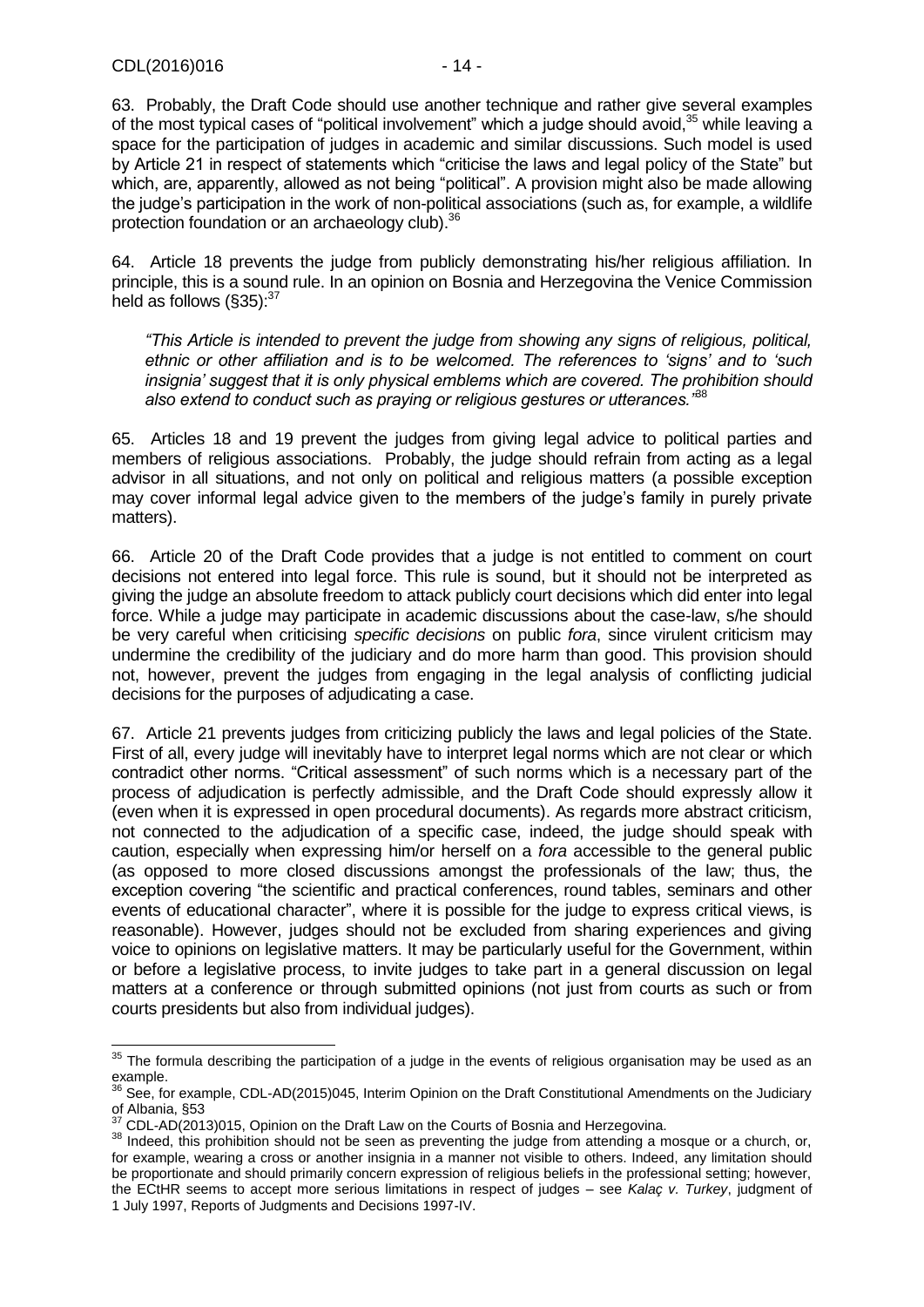### <span id="page-14-0"></span>**F. Limitations in the private sphere**

68. Chapter IV of the Draft Code regulates the judge's behaviour in private. Indeed, even outside the courtroom a judge should behave with dignity and give an example of a responsible member of the society. That being said, certain provisions of this Chapter are overly intrusive into the judge's private life.

69. Articles 22-24 of the Code may be interpreted as establishing the judge's liability for acts of his/her close relatives. While the judge may be held legally responsible for the behaviour of his/her *minor* children, the Draft Code should make it clear that the judge should not answer for his/her grown-up kids and other adults. At the same time a judge might be required to distance him/herself from those family members who infringed the law, and avoid even giving an impression that s/he might use the influence and the prestige of the judicial office to defend them (see Article 25 which speaks of such situations, which seemingly fall short of the clear "abuse of office" but are very close to it).

70. The obligation to provide assistance to the disabled parents and other family members (Article 22) is not linked to the limits set by law or, at least, to some reasonable limits. Of course, this is a very sensitive issue which largely depends on the traditions of a given society. However, it is necessary to ensure that this is not an overburdening requirement; probably, a reference to the legal obligations of support should serve as a benchmark.

71. Article 22 of the Draft Code goes too far when it requires that the judge should inform the president of the court and the judicial community body about the fact of the divorce and, in particularly, about the reasons thereof. The Venice Commission does not see any justification for this rule. On the one hand, it may create a wrong impression that the judge's private life is fully controlled by the presidents of the courts, and that divorcing is an unethical act, which is not. The Venice Commission recalls that a judge may divorce because of circumstances which are not due to his or her moral fault or even nobody's fault at all. On the other hand, even if this duty to inform exists and is properly enforced, realistically speaking there is nothing a president of the court can lawfully do to prevent the divorce. And, in any event, it should not be the president's business to decide whether the divorce is justified or not.

72. Finally, the duty of the judge to maintain a healthy lifestyle (see Article 29) is both unclear and excessive. The "healthy lifestyle" is a very vague definition: for example, smoking is clearly a not healthy habit, but it would be excessive to consider that smokers cannot be good judges. Probably, the Draft Code might refer to particular "unhealthy practices" – such as serious and persistent problems with the alcohol, use of prohibited substances, etc. – which may undermine the judge's public image and may be considered as incompatible with the ethical standards. Reference to "immoral behaviour" is open to overbroad interpretation and should be avoided. Again, as with the "healthy lifestyle", the authors of the Draft Code might simply give several most typical examples of immoral behaviour which they had in mind when drafting this provision.

### <span id="page-14-1"></span>**IV. Conclusions**

73. The Venice Commission welcomes the initiative of developing a new ethical code for the judges of Kazakhstan. It is an important step which may help reinforcing public trust in the judiciary. However, the rules of ethical behaviour contained in the Draft Code, and related procedures, should not replace the legal provisions on the disciplinary liability of judges and corresponding disciplinary procedures. It is therefore important that the Draft Code is developed and adopted in parallel and consistently with the revision of the Constitutional Law and other laws applicable in this area.

74. Amongst the most important recommendations, aimed at improving further the legislation and the Draft Code, the Venice Commission would like to stress the following: